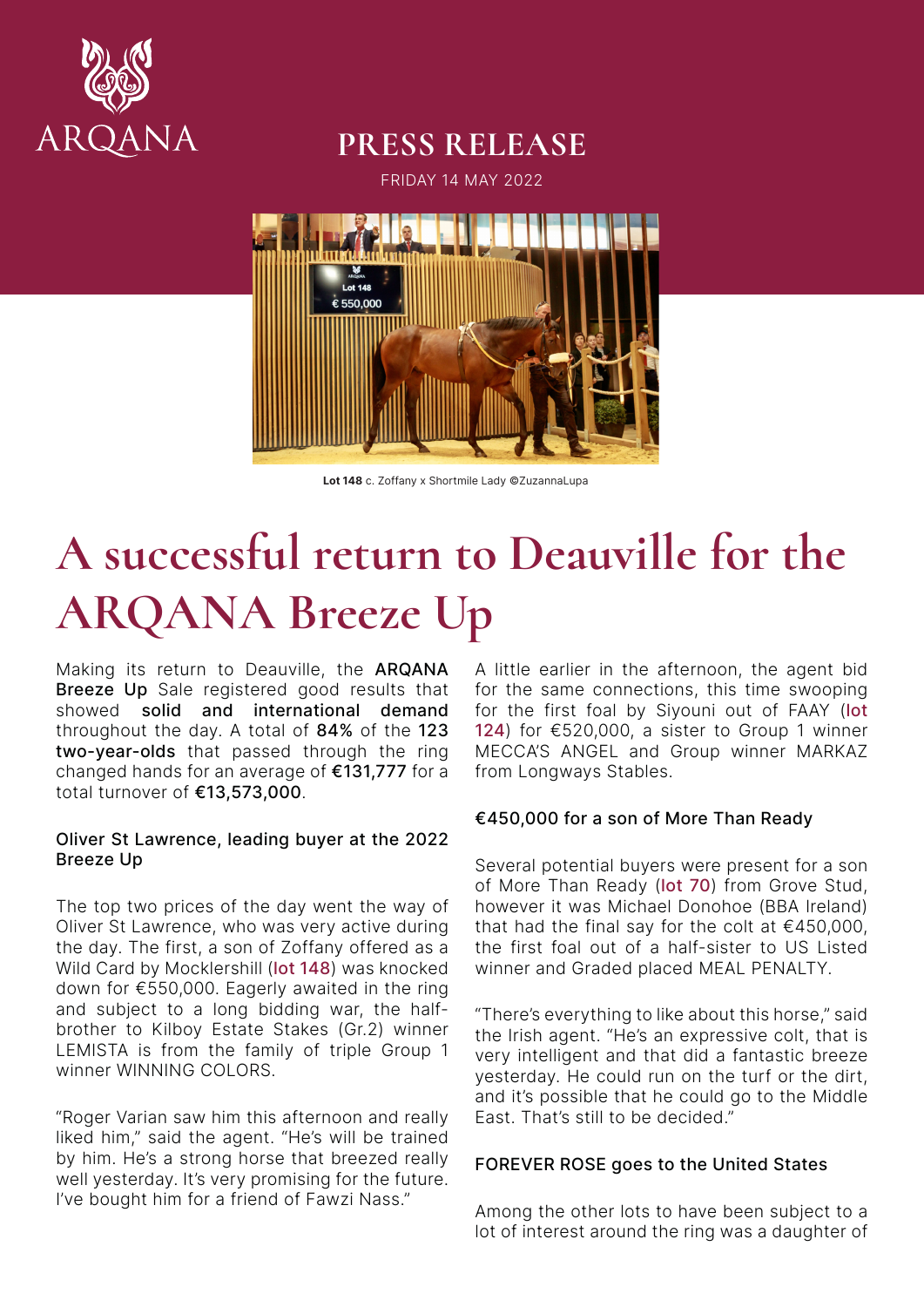Cracksman (lot 132) out of a half-sister to Group 2 FOR THE MILLIONKISS from Church Farm & Horse Park Stud. Stephen Hillen, standing beside Dean Reeves, went to €420,000 for the filly that hails from Preis der Diana (Gr.1) winner FEODORA.

After signing the docket, the agent said, "I've bought her for Dean Reeves and she'll go to the States to join Christophe Clement. I saw her at the stud a month ago, and I really liked her. I think she could be very good over 2000 metres."

Dean Reeves, who travelled to Deauville for the first time, "We came here to find a lovely filly and take her to the States and she ticks all the boxes. We'll take our time with her and wait for the autumn. Christophe Clement is a very good trainer with whom we've had lots of success. We can't wait for the adventure to start!"

### Daughter of Twirling Candy for Blandford Bloodstock

Top buyer at the 2021 edition, Richard Brown (Blandford Bloodstock) was the second leading purchaser at the sale having signed for seven lots for an average of €145,714 totalling €1,020,000, including a daughter of Twirling Candy (lot 113). Out of the black-type CHURCH CAMP, the final bid came at €380,000 for the filly from the family of multiple Group winners MR. MISUNDERSTOOD and MIDDLESEX DRIVE offered from Malcom Bastard.

# A daughter of Exceed And Excel for Coolmore

Tally Ho Stud offered a daughter Exceed And Excel (lot 114) from the family of Group 2 winner and Group 1 placed ASFURAH. Bidding on behalf of Coolmore, Nicolas de Watrigant (Mandore Agency) had the final say at €360,000 for the filly, saying, "I love this filly! She has an outstanding physique and showed a lot of quality on the track yesterday. She's by a very good stallion in Exceed And Excel and has been bought for Coolmore."

### Two colts for Anthony Stroud

Very active around the ring during the session, Anthony Stroud (Stroud Coleman Bloodstock) bought three lots including a son of Sea The Moon (lot 122) for €350,000. Offered by Powerstown Stud, the colt is out of Listed winner ENJOY THE LIFE and is a brother to Listed winner and Group placed ENJOY THE MOON.

"I really liked this colt - he did a good breeze and comes from a good family. I've bought him for one of my clients - we haven't yet decided on his future plans, maybe he'll go to England."

Earlier in the day, he also struck for a son of Sea the Stars (lot 2) from Church Farm & Horse Park Stud for €300,000 for the second foal out of MORTOLA, a half-sister to Group 1 winners JAKKALBERRY, CRACKERJACK KING and AWELMARDUK.

"He's a lovely colt by Sea The Stars" said the agent. "He did a really good breeze yesterday and will go into training with John & Thady Gosden for the colours of Sheikh Khalid (KHK Racing)."

### Brother to TEN SOVEREIGNS makes €350,000 to Peter & Ross Doyle

Offered from Mocklershill, a brother to dual Group 1 winner TEN SOVEREIGNS was sold for €350,000. A son of No Nay Never (lot 55) out of the black-type SEEKING SOLACE, the colt hails from the family of Group 1 victors SHAMAL WIND and MY DARLING ONE.

After signing the docket, Ross Doyle commented, "He's a lovely colt, well made and resembles his sire that is having a very good season. He comes from a great consignor, and we're really happy! We'll decide on his trainer later."

Following the sale, ARQANA President Eric Hoyeau and Executive Director Freddy Powell, "We're delighted to be back at Deauville. The sale took place in very good conditions, notably thanks to the work and professionalism of our vendors to bring their horses in the best shape.